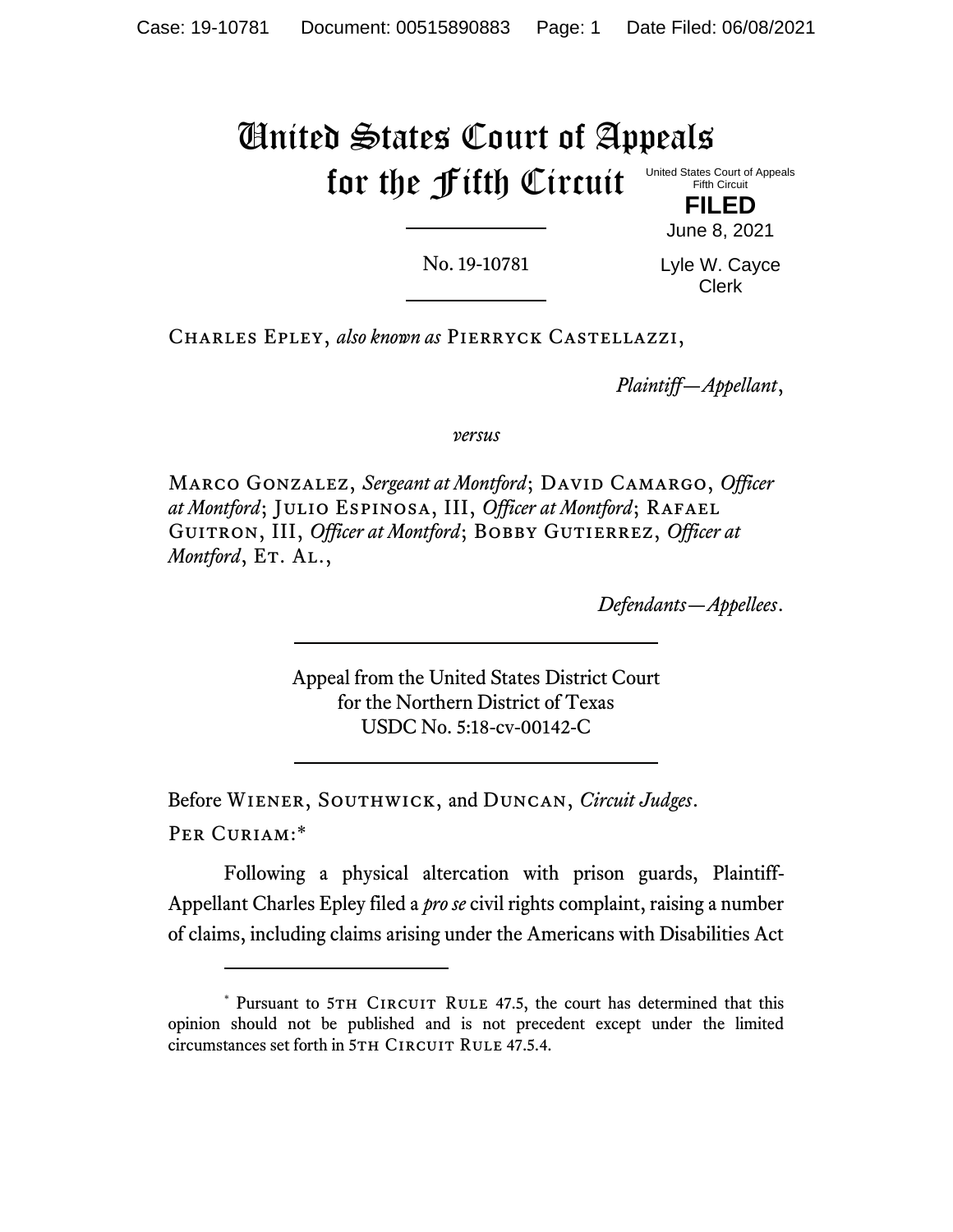("ADA") and § 504 of the Rehabilitation Act ("§ 504"). A Magistrate Judge recommended dismissing Epley's claims for failure to state a claim or on the basis of frivolity, pursuant to 28 U.S.C. § 1915(e)(2). The district court adopted the recommendation in full over Epley's objections and dismissed the case. The only claims on appeal are those related to allegations of disability discrimination. We conclude that Epley has stated a claim under the ADA and § 504, so we reverse the district court's dismissal of those claims and remand the case for further proceedings.

## I. BACKGROUND

Epley is a former inmate of the Texas Department of Criminal Justice ("TDCJ"), where he was incarcerated for twenty-eight years.<sup>1</sup> Epley suffers from Post-Traumatic Stress Disorder ("PTSD") and Traumatic Brain Injury ("TBI") stemming from a physical attack that occurred in 1994. He was granted a "single-cell medical restriction" because of these ailments and was housed alone for the majority of his time in prison. He was also granted a number of work-related limitations.

In 2016, Epley was transferred to the John Montford Unit, TDCJ's psychiatric prison. He was placed in a single cell on his arrival, but shortly thereafter was ordered to move to a cell already occupied by three other inmates. Epley contends this order "triggered severe PTSD symptoms which prevented [him] from entering the cell." When Epley asked to speak to a psychiatrist, he was ordered to remove his clothes and was placed in an empty room. He alleges that, at some point, prison guards sprayed a gaseous substance into the room, which left him "incapacitated and unable to think."

<sup>&</sup>lt;sup>1</sup> Because this case involves review of a motion to dismiss, we accept all wellpleaded facts as true for the purposes of this discussion. *See Stringer v. Town of Jonesboro*, 986 F.3d 502, 505 n.1 (5th Cir. 2021).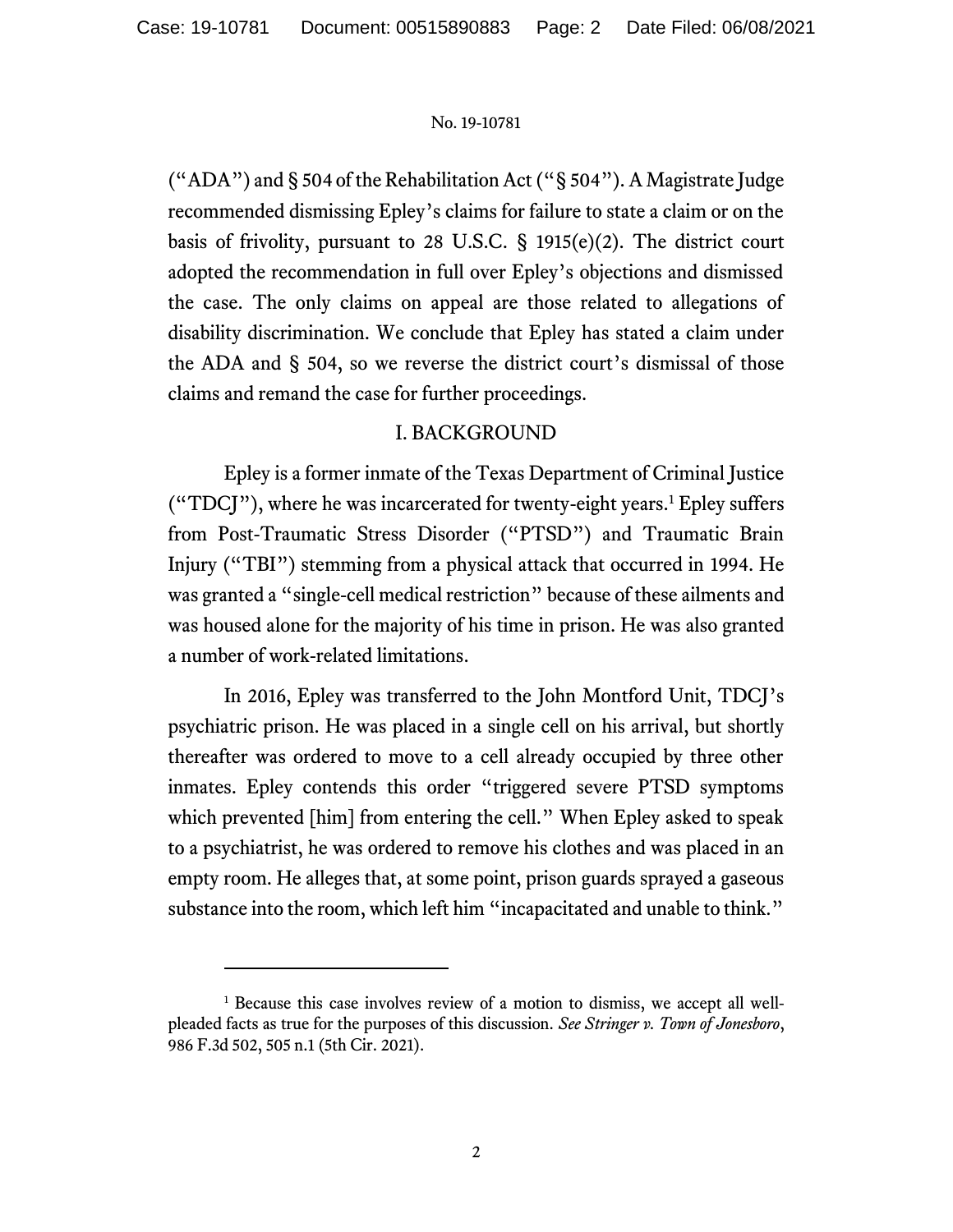He claims that the guards then entered the room and physically assaulted him, slamming his head to the ground, "crushing [his] body," causing "intense pain," and "breaking several ribs." Epley states that he was handcuffed and forced to return to the multi-occupancy cell. The following day, he was transported to a medical treatment facility in a prison bus—a 170 mile journey that, given his injuries from the day before, caused "excruciating pain" because he was handcuffed, unable to move, and kept "in a stress position the entire time."

After his release from prison, Epley filed a *pro se* civil rights complaint against thirty-nine defendants, including TDCJ staff members at the Montford Unit, the Robertson Unit, and the Lynaugh Unit, among others (collectively, "Defendants"). He asserted claims for, *inter alia*, excessive use of force, denial of medical care, retaliation, due process violations, conspiracy, assault, battery, and negligence. His case was referred to a Magistrate Judge, who denied his motion for the appointment of counsel but granted his motion to proceed *in forma pauperis*. Before Defendants were served, the Magistrate Judge issued a report and recommendation, suggesting that the district court dismiss all of Epley's claims for failure to state a claim or on the basis of frivolity, as required by 28 U.S.C. § 1915(e)(2).<sup>2</sup> The district court adopted that recommendation over Epley's objections and dismissed his case.

Epley timely appealed. In January 2021, he was granted leave to proceed *in forma pauperis* on appeal, but his motion for appointment of counsel was denied. Nevertheless, an attorney filed an appellate brief on his behalf, challenging only the dismissal of Epley's ADA and § 504 claims.

<sup>&</sup>lt;sup>2</sup> The Magistrate Judge recommended that Epley's state law claims be dismissed without prejudice.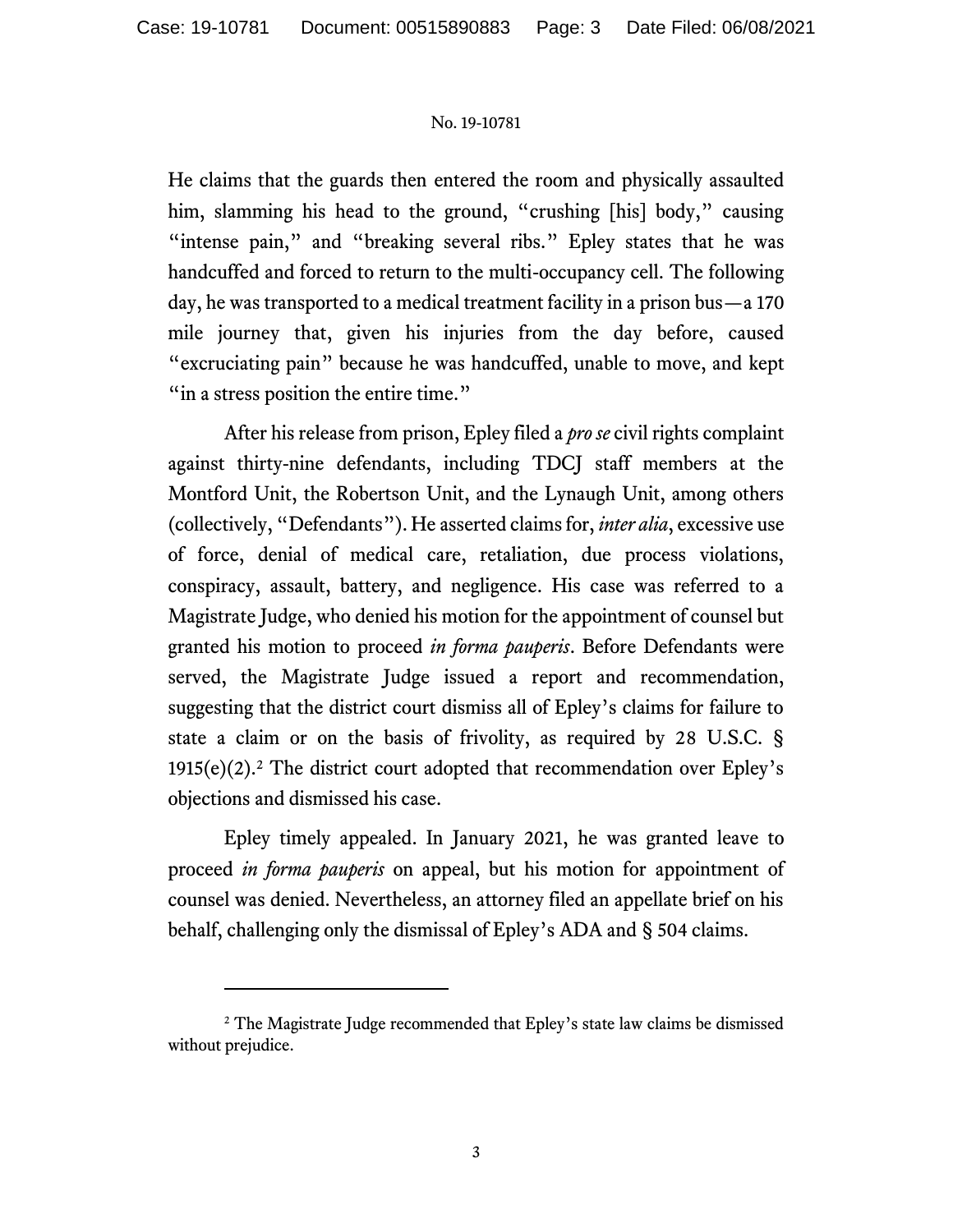## II. STANDARD OF REVIEW

Section 1915(e)(2)(B) of the Prison Litigation Reform Act requires a district court to dismiss a case taken *in forma pauperis* "at any time if the court determines that  $\dots$  the action or appeal (i) is frivolous or malicious; [or] (ii) fails to state a claim on which relief may be granted." 28 U.S.C. §  $1915(e)(2)(B)(i)$ -(ii). This court reviews dismissals based on the failure to state a claim *de novo*, and those based on frivolity for abuse of discretion. *Black v. Warren*, 134 F.3d 732, 734 (5th Cir. 1998).

Here, the Magistrate Judge recommended dismissal of Epley's discrimination claims because he "ha[d] not pleaded facts supporting a claim under the ADA or [§ 504]." For this reason, we conclude that the Magistrate Judge recommended dismissing these claims for failure to state a claim and we review that decision *de novo*.

## III. ANALYSIS

Epley accused Defendants of discriminating against him on the basis of his disability in violation of the ADA and § 504 "due to the Texas prison system's culture of hostility toward prisoners with mental-disorders" and for Defendants' refusal to accommodate his disabilities. Specifically, he accused the Montford prison officials of (1) forcing him into a multi-occupancy cell despite his documented single-cell medical restriction, and (2) transporting him for medical treatment in a prison bus rather than a medical van. The Magistrate Judge concluded that dismissal of these claims was appropriate because (1) Epley did not qualify as disabled; (2) Epley could not establish evidence of intentional discrimination; and (3) these claims were merely restatements of those for denial of medical care.

A *prima facie* claim under the ADA requires a plaintiff to show:

"(1) that he is a qualified individual within the meaning of the ADA; (2) that he is being excluded from participation in, or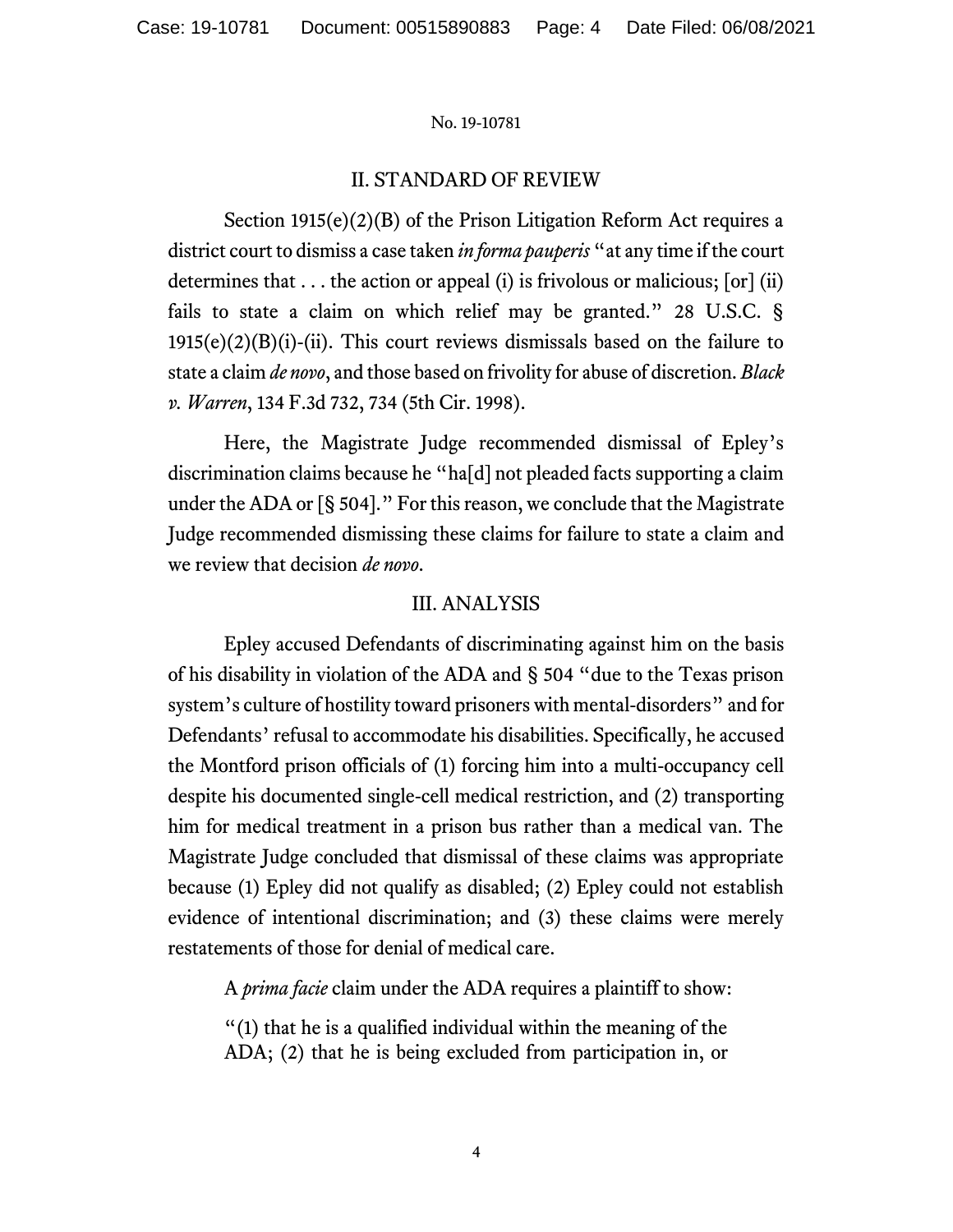being denied benefits of, services, programs, or activities for which the public entity is responsible, or is otherwise being discriminated against by the public entity; and (3) that such exclusion, denial of benefits, or discrimination is by reason of his disability." *Melton v. Dallas Area Rapid Transit*, 391 F.3d 669, 671–72 (5th Cir. 2004).<sup>3</sup>

# A. Qualifying Disability

Whether a plaintiff is disabled under the ADA is not a demanding question. *See* 42 U.S.C. § 12102(4)(A) ("The definition of disability . . . shall be construed in favor of broad coverage . . . ."). A qualifying disability under the ADA is either (1) "a physical or mental impairment that substantially limits one of more of the major life activities of the individual"; (2) "a record of such an impairment"; or (3) "being regarded as having such an impairment." 42 U.S.C. § 12102(2).

The Act specifies that major life activities include "seeing, hearing, eating, sleeping, walking, . . . learning, reading, concentrating, thinking, communicating, and working," among others. 42 USC § 12102(2)(A). The ADA does not explain what "substantially limits" these activities, but regulations stress that this phrase must be broadly construed, because the relevant consideration is "whether public entities have complied with their obligations . . . not the extent to which an individual's impairment substantially limits a major life activity."<sup>4</sup> 28 C.F.R. § 35.108(d)(1). To that

<sup>&</sup>lt;sup>3</sup> Because "t]he rights and remedies afforded plaintiffs under Title II of the ADA are almost entirely duplicative of those provided under § 504 of the Rehabilitation Act," we apply the same analysis to both claims and refer only to Epley's ADA claims. *See Bennett-Nelson v. La. Bd. of Regents*, 431 F.3d 448, 454 (5th Cir. 2005).

<sup>4</sup> This is a change from the original ADA. In 2008, Congress passed the ADA Amendments Act of 2008 to expressly abrogate several Supreme Court cases that had applied too strict an interpretation to the term "substantially limits." ADA AMENDMENTS ACT OF 2008, PL 110–325, September 25, 2008, 122 Stat 3553. Congress specifically explained that in *Toyota Motor Manufacturing, Kentucky, Inc. v.*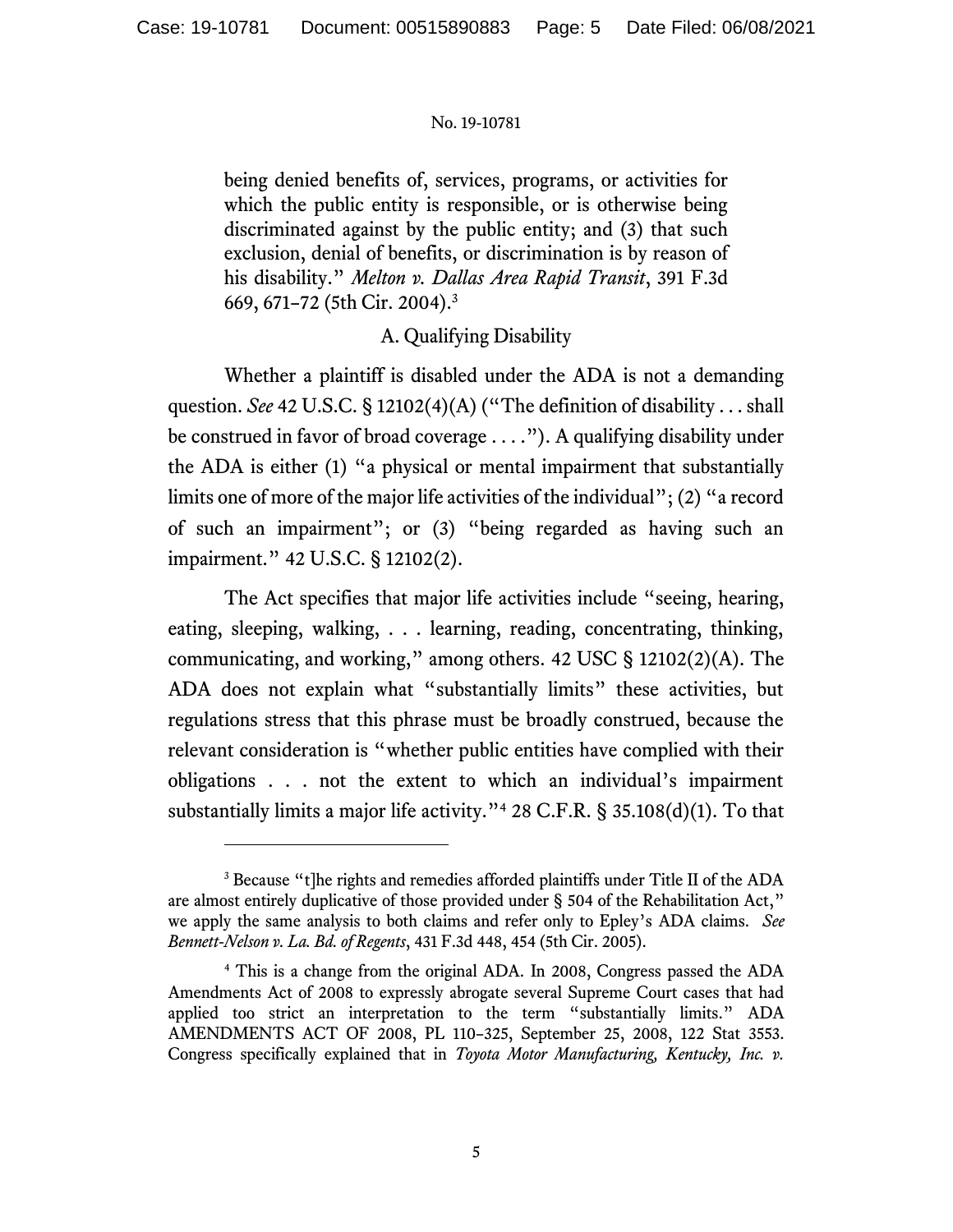end, an impairment qualifies under the Act "if it substantially limits the ability of an individual to perform a major life activity as compared to most people in the general population," but it "does not need to prevent, or significantly or severely restrict, the individual from performing a major life activity in order to be considered substantially limiting." 28 CFR  $\S$  35.108(d)(v).

Epley has alleged sufficient facts that, when considered in the light most favorable to him, demonstrate that his PTSD and TBI substantially limit his ability to think and sleep. In addition to describing the symptoms that these conditions cause—which include "migraine attacks, confusion during stressful situations, sleeping disturbances, . . . anxiety and panic attacks, vivid and distressing flashbacks and nightmares"—his factual allegations illustrate how these conditions affected his life at the time of the underlying incident. Epley alleges that when ordered to enter the multioccupancy cell, he was stricken with PTSD symptoms so severe that he was unable to enter the space as the prison guards demanded. He also alleges that, following his removal from the cell, he was "overwhelmed with TBI/PTSD symptoms (e.g. confusion, fear, flashbacks, feelings of unreality)." Epley has clearly alleged that his mental condition prevented him from complying with the guards' orders in a manner that would not afflict most people in the general population. Furthermore, the applicable regulations make clear that PTSD will, in *most* cases, sufficiently limit a major life activity because, "[g]iven their inherent nature  $\dots$  it should easily be construed that  $\dots$  post-

*Williams*, the Supreme Court had placed too high a bar on qualifying disabilities under the ADA by requiring that the terms "substantially" and "major" "need to be interpreted to create a demanding standard" and that, to limit a major life activity, the impairment must "prevent or severely restrict the individual from doing activities that are of central importance to most people's daily lives." *Id.* (quoting 534 U.S. 184 (2002)).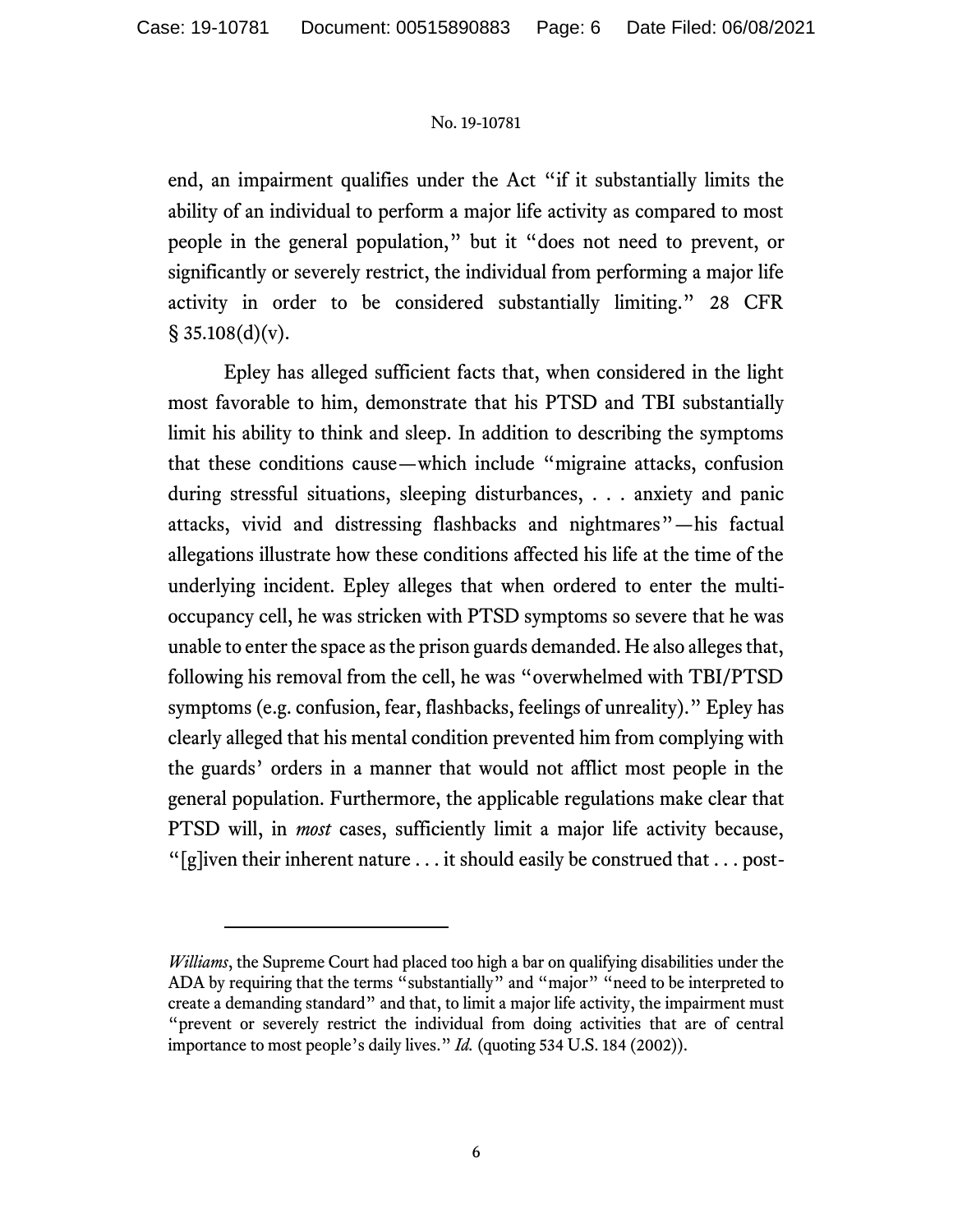traumatic stress disorder [and] traumatic brain injury . . . substantially limit[] brain function." 28 CFR § 35.108(d)(2), (d)(2)(k).

Additionally, Epley has sufficiently alleged that he had "a record of such an impairment." 42 U.S.C. § 12102(2). He asserts that, based on his conditions, TDCJ gave him a single-cell medical accommodation that had been in effect for many years prior to his transfer to Montford. He has also alleged that the Montford guards knew of his restriction because they (1) had instantaneous electronic access to his medical files, which reflected the restriction, and (2) placed him in a single cell for his first four days at the facility. The allegation that TDCJ had a record of his impairment and the accommodations that it warranted is further evidence that Epley sufficiently alleged that he was qualified under the ADA.

# B. Intentional Discrimination

An ADA plaintiff must also show that he was discriminated in some fashion "by reason of his disability." *Cadena v. El Paso Cty.*, 946 F.3d 717, 723-24 (5th Cir. 2020). The Magistrate Judge concluded that Epley had not satisfied this element because he had pleaded no facts illustrating that "Defendants intentionally treated him differently because of a disability." We disagree.

This prong can be satisfied with evidence that the defendant failed to make reasonable accommodations for a plaintiff's disability. *Valentine v. Collier*, 993 F.3d 270, 290 (5th Cir. 2021) (citing *Windham v. Harris Cty., Tex.*, 875 F.3d 229, 235 (5th Cir. 2017)). To establish a claim for failure to provide a reasonable accommodation, "a plaintiff must show that the entity knew of the disability and its consequential limitations, either because the plaintiff requested an accommodation or because the nature of the limitation was open and obvious." *Cadena*, 946 F.3d at 724. "To satisfy the knowledge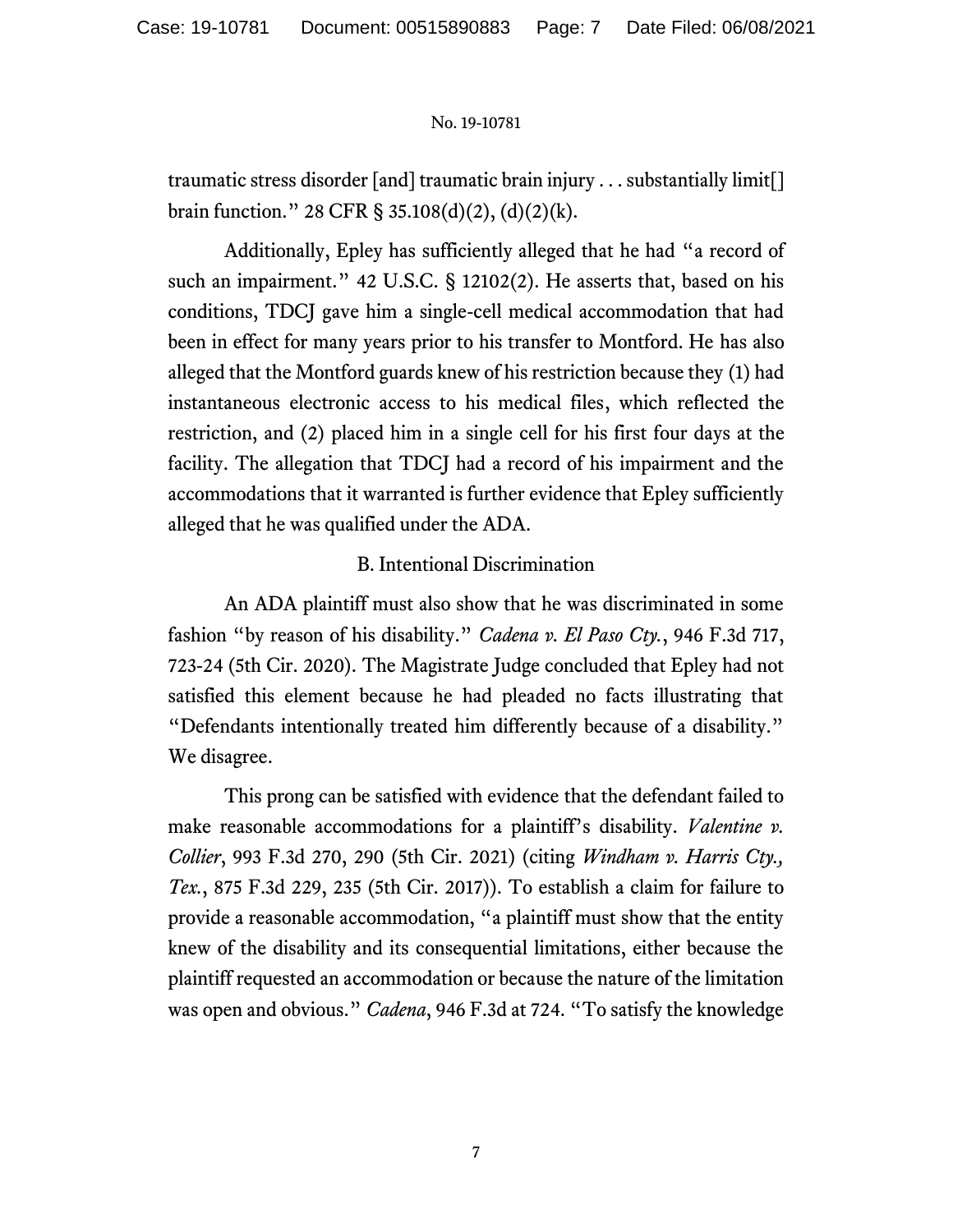requirement, the entity must understand the limitations a plaintiff experienced as a result of his disability." *Valentine*, 2021 WL1153097, at \*11.

Here, Epley alleged that Defendants denied him access to (1) safe housing by forcing him to enter a multi-occupancy cell and (2) safe transportation by transporting him in a prison bus, rather than a medical van. Specifically, Epley asserts that, even though his single-cell restriction had never been formally revoked, the Montford officials disregarded that restriction entirely when they forced him to spend the night in a multioccupancy cell. As noted above, Epley also alleged that the Montford guards knew of that restriction, which was documented in his medical records. With respect to transportation, Epley alleged that the Montford officials knew he needed medical transportation because he arrived at the Montford Unit in a medical van five days earlier, and his psychological and physical problems had only increased since that time. We conclude that, at this early stage of the litigation, Epley has sufficiently pleaded that the Montford officials knew of his disabilities and the accommodation provided to him based on them, and yet denied him the benefit of safe prison housing and appropriate transportation by ignoring the restrictions entirely. The Magistrate Judge's emphasis on the lack of disability-based animus is irrelevant to this analysis.

# C. Denial of Medical Care

The Magistrate Judge reasoned that dismissal was additionally appropriate because Epley's ADA claims were mere restatements of his medical care claims. In two unpublished cases, we have indicated that an ADA claim cannot rest on the exact same facts as a claim of denial of medical care. *See Nottingham v. Richardson*, 499 F. App'x 368, 377 (5th Cir. 2012); *Walls v. Texas Dep't of Criminal Justice*, 270 F. App'x 358, 359 (5th Cir. 2008). But that is not what Epley has done. Epley's ADA claims are based on the denial of reasonable housing and transportation accommodations, neither